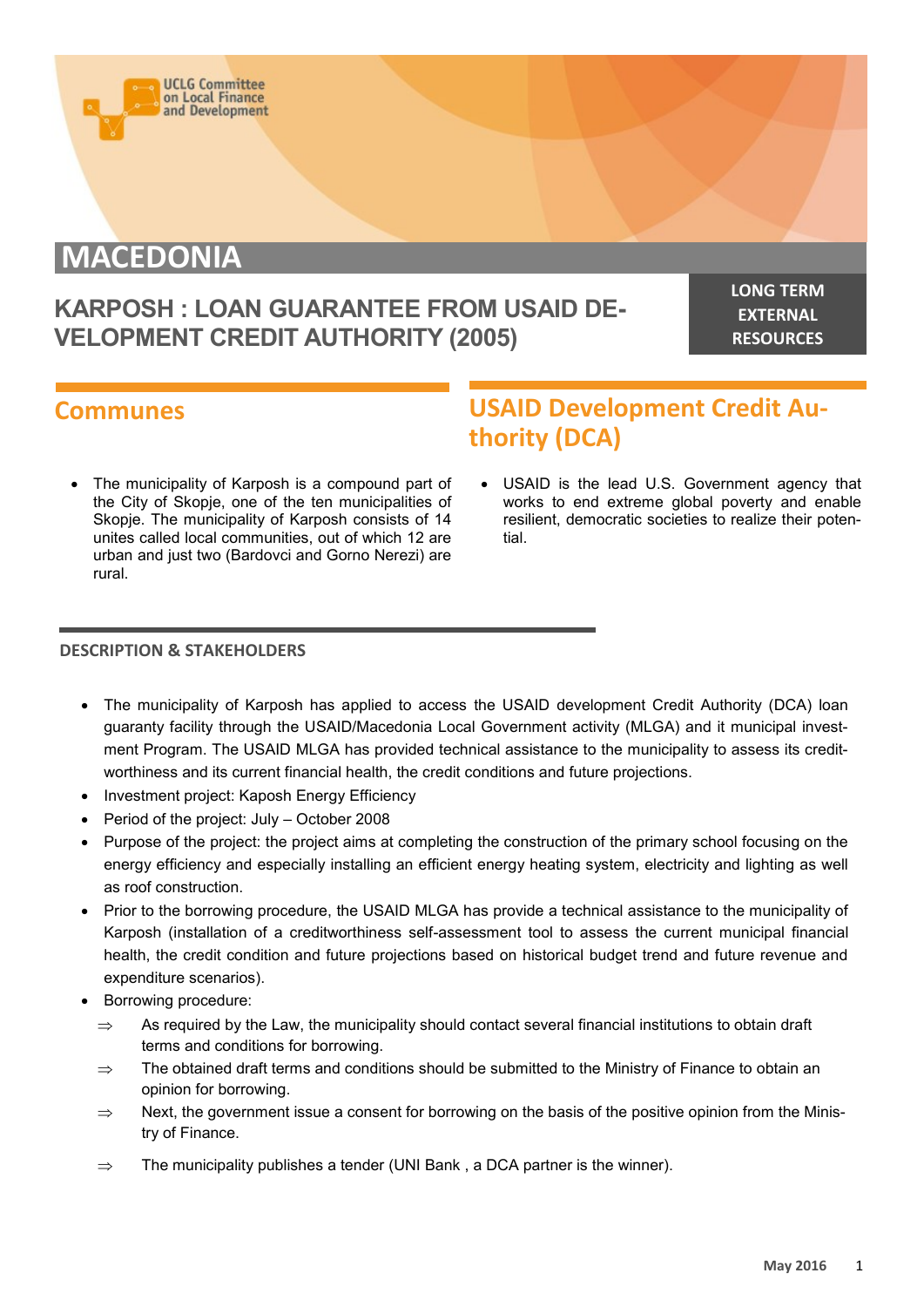#### **SPECIFICITIES OF LOANS**

- Loan: 635,000\$ corresponding to the total proposed municipal investment project
- Borrowing bank: UNI bank, a DCA partner
- Guarantee: 50% of the loan is guaranteed by the USAID Development Credit Authority (DCA)
- Loan term: 5 years
- Interest rate: 7.5%

#### **INSTITUTIONAL AND REGULATORY FRAMEWORK / PRUDENTIAL MEASURES**

- Macedonia's 1991 Constitution changed the status of municipalities, guaranteeing the right to organize local self-government as one of the foundations of the country. However, the model of local self-government from 1991 to 1998 was inadequate and restrictive in terms of local initiatives. Only about 1% of public expenditure was spent at the local level.
- The passage of the amended Law on Local Self-Government in January 2002 set the general framework for the decentralization process. About 80 additional laws were identified as needing to be amended or drafted in order to fully implement the Law on Local Self-Government; one was the Law on Local Government Finance (LLGF) that was passed in 2004. The LLGF not only defines the fiscal relationship between central government and municipalities, including monetary transfers, it also defines the procedures and criteria by which municipalities are measured to determine whether they are eligible to progress to Phase II of the decentralization process.
- The Macedonia Local Government Activity (MLGA), awarded to ARD under the Decentralization and Democratic Local Governance IQC, is aimed at assisting Macedonian municipalities through supporting the development of the intergovernmental finance system; improving municipal financial management capacities; strengthening the creditworthiness of municipalities; improving tax and fees collection at the local level; helping municipalities stimulate local economic development; and increasing local government transparency and accountability.

#### **USES**

- Exclusive to local government: The management of the local road infrastructure Water supply Sewage, waste and pluvial water treatment Public lighting Sanitation/waste collection Local public transportation
- Shared local with central government: Social housing as well as houses for youth

#### **RESOURCES**

- Most important local taxes/fees and average share in the annual budget Property tax: 6% Real estate transfer tax: 17% Communal fee: 29%
- Shared taxes: Local governments receive 3% of personal income tax
- Central government transfers: General purpose transfer from VAT Earmarked/block grants for the areas of education, culture, social policy and child protection Capital grants
- Funds received for delegated competencies